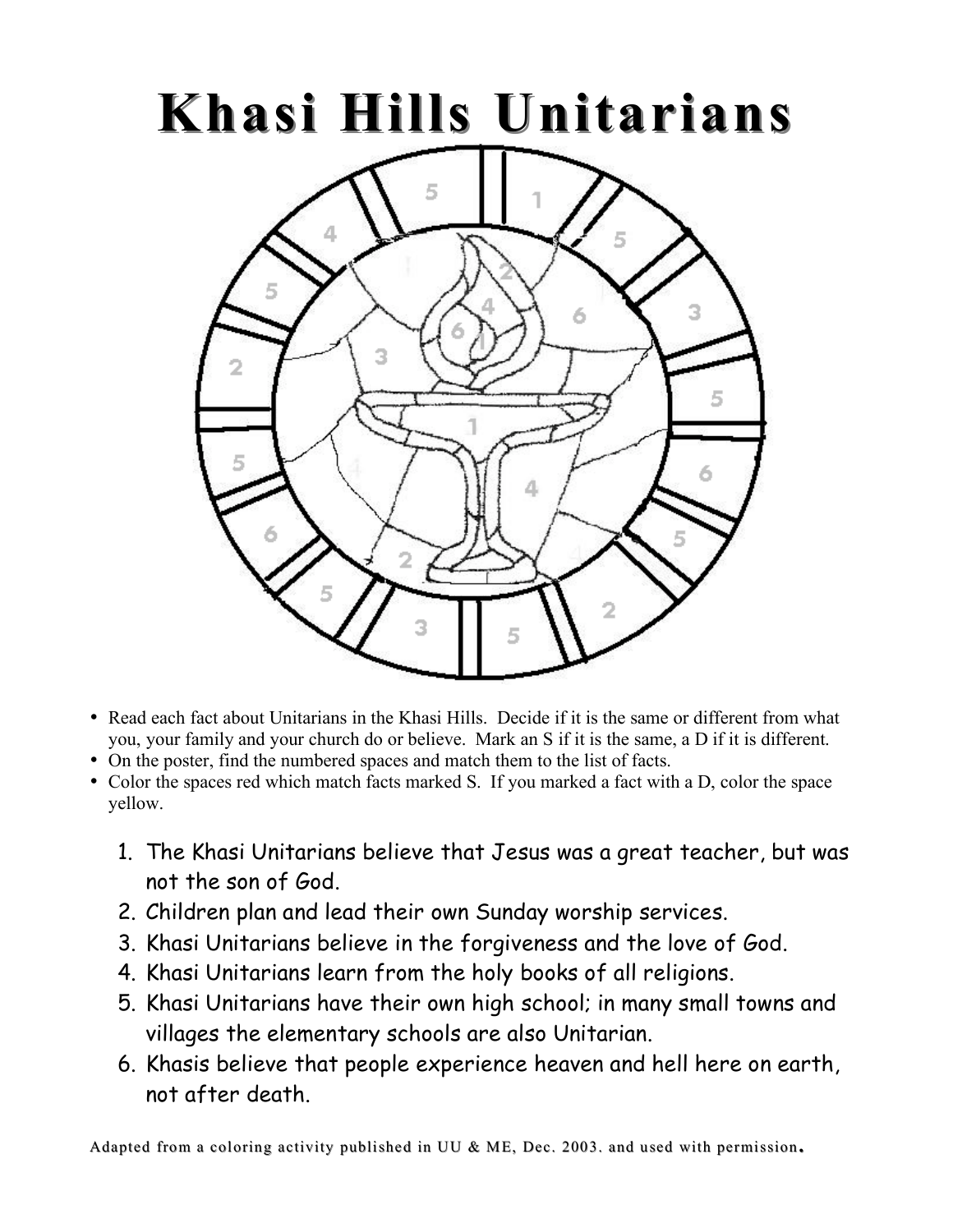## Some things to know about Unitarians in the Khasi Hills of India.

## Beliefs and Practices

- 1. The motto of the Khasi Unitarians is "To Nangroi," which means "keep on progressing." Can you think of something in your church that is like a motto?
- 2. Khasis believe that heave n and hell are states of being here on earth, not after death. What would be an example of "heaven on earth" for you?
- 3. All churches in the Unitarian Union agree with a statement of Principles of the Unitarian Faith. They have 15 principles in their statement. How many are in the UUA Statement of Principles and Purposes? Can you say any of them?
- 4. "BLEI," the Khasi word for God, means "Who can do for you without expecting anything in return." Khasis believe God expects no reward or payment for creation and protection.
- 5. Khasi Unitarians believe in the forgiveness and the love of God. Has anyone ever forgiven you? Who, and what for?
- 6. To the Khasi Unitarians, Jesus was a great teacher, but not the son of God. His two great teachings were "to love God and to love fellow humans." Do you know something else Jesus taught?
- 7. Khasi Unitarians believe that holy books from other religions are good and can help them towards better knowledge of God. Can you name a holy book from a religion other than Christianity?
- 8. Khasi Unitarians believe that the Bible was written by God-searching people and has both truths and errors in it. Have you ever read from the Bible at home or in your church school? What is your favorite Bible story?
- 9. Children and youth in the Khasi Hills run their own Sunday school service before and after classes. If you were in charge of a Sunday school service, what you include?
- 10. Ministers in the Unitarian Union are called Church Visitors. Each is responsible for 3-5 congregations. For the most part they are unpaid volunteers with no special training. Today they are working hard to develop a training program. Does your church ever have visiting ministers or volunteer speakers?
- 11. A chalice is found inside most Khasi Unitarian churches. Sometimes a banner with the motto, "To Nangroi" is also in the church. What would a visitor find every Sunday in your church?
- 12. The Khasis have one book for worship. It includes readings, responsive readings, hymns and prayers. Do you have a favorite hymn, reading, or prayer? What is it?
- 13. There are 4 church activities every Sunday: 7am children's worship service done by the children, 10:30 am Sunday School classes, 1:30 pm worship service for everyone, and 6:30 pm home service where a different family hosts the service each week. How long do the Sunday activities go on in your church?
- 14. Each service has readings, hymns, prayers and a sermon given by a member of the congregation, who is the service leader. Do members of your church, or children, help to lead the worship services?
- 15. On Wednesday nights there is a confession service, and on Saturday nights there is a short service led by young people. Does your church ever have services or special events in the middle of the week?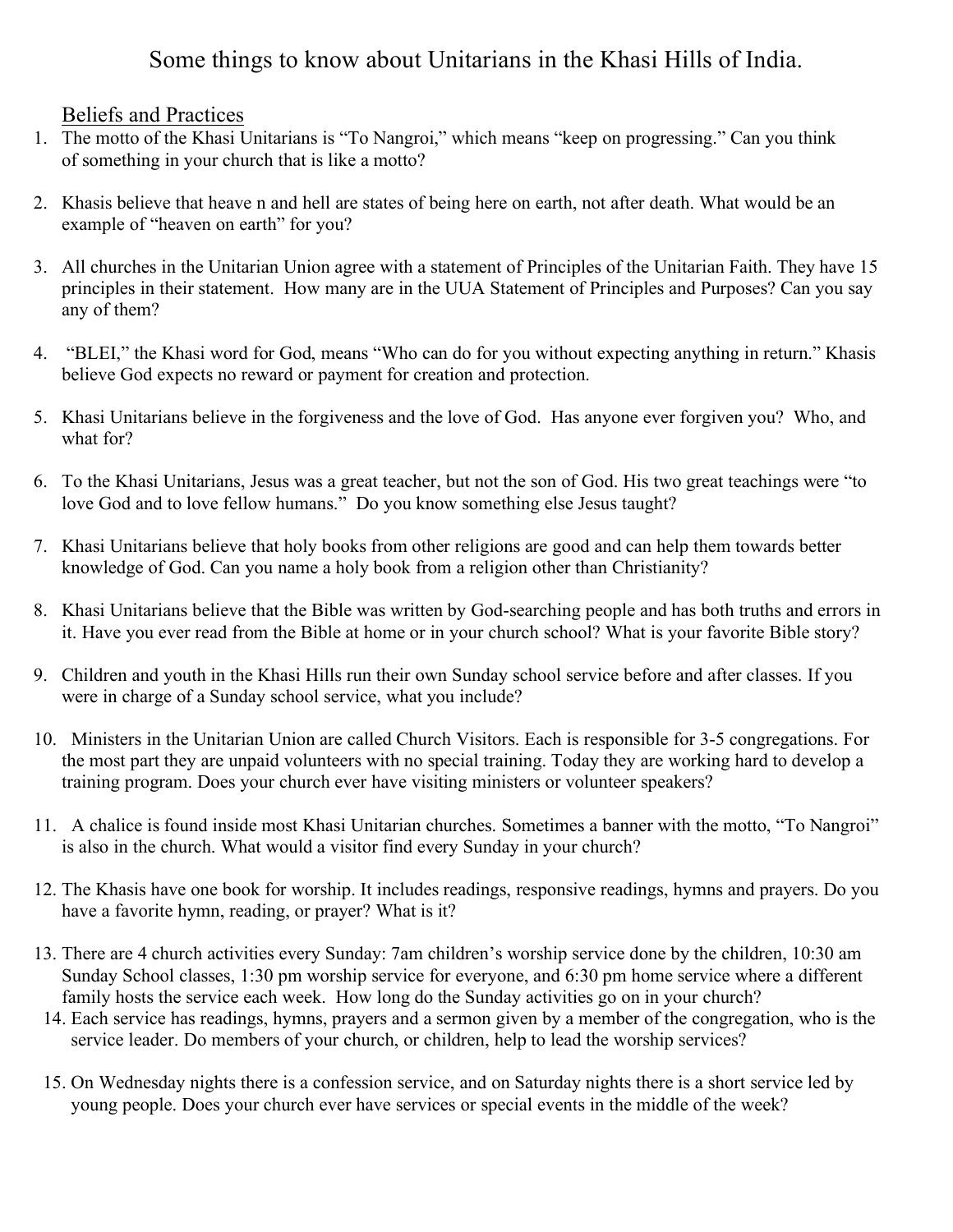- 16. The children's religious education classes follow lesson plans that are the same for all churches. Today the churches are working hard to improve the teaching and materials in Sunday Schools. What Sunday School activity have you liked most this year?
- 17. On September 18 each year the Khasis Unitarians celebrate the anniversary of the founding of Unitarianism in North East India. They invite others who are not Unitarian to join them for a big feast and an evening service, followed by dances of different types by children and youth through the whole night. This is the only State holiday for Unitarianism in the world. Does your church celebrate a special anniversary or date in its history?

18. Here are some of the words to a popular Khasi children's song:

God with love calls you, Children come, children come! His words always speaks to you: Come! children come! Come and walk the "Narrow Way" Come to earn your life, Come to prepare your soul; Come ! Children come!

Does your church have a special song for children?

## Khasi customs

- 1. Khasi culture and language is very different from the rest of India. For instance, they do not wear saris or cook with curry. What is one difference between people of two regions in your country?
- 2. A common tradition among all tribes is that property and money is passed from the mother to the youngest daughter. Do you have something in your house that was passed down from your grandparents or greatgrandparents?
- 3. Khasi Unitarians have their own high school: the Hajom Kissor Singh Memorial High School, in Jowai. There are 550 students. How many students are in your school? Your class?
- 4. Education is important in the Khasi Hills. Some travel by bus or cab 30 minutes or more to the nearest town with a school. How far away is your school?
- 5. Schools are divided into five stages: Lower Primary (Age:4-10); Upper Primary School ( Age: 11-13); Secondary School (Age: 14-16); College (Any age); and University. Which stage of school would you be in?
- 6. Schools use a book called "Ka Kot Jingsneng Tymmen" which teaches about right and wrong and how to be honest in all respects. What have you learned about being honest? Has it ever been hard for you to do?
- 7. Khasis speak their native language, even though some know English well and use it at work. Rural people do not know how to speak English. Do you know anyone who speaks more than one language? Do you?